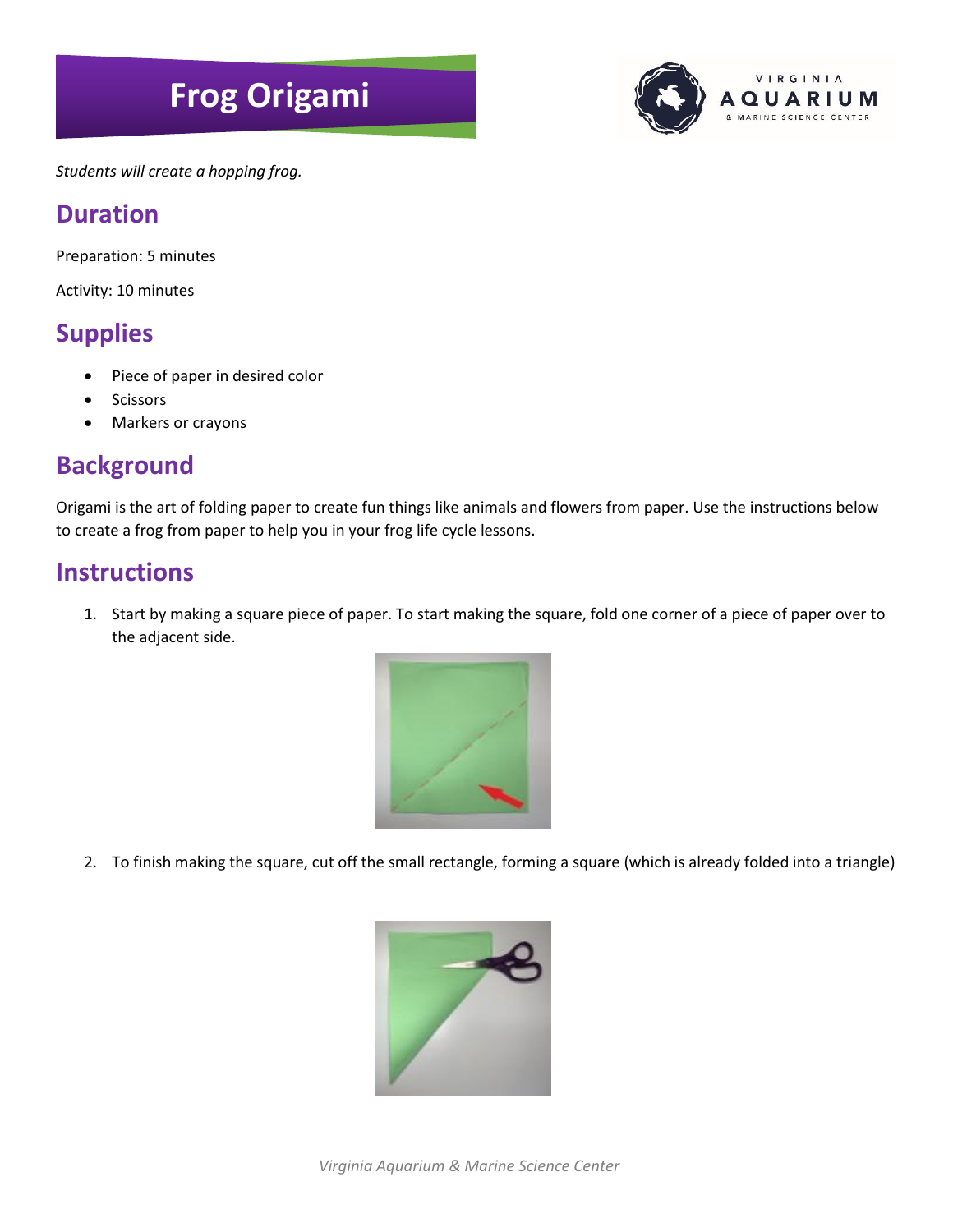3. Open the triangle into a square. Fold the opposite edges together, then unfold. Repeat using the other edges. Open it up into a square.



4. Fold each of the four corners to the center point.



5. Fold each of the two top edges to the center line.



6. Fold the triangle at the bottom upwards.